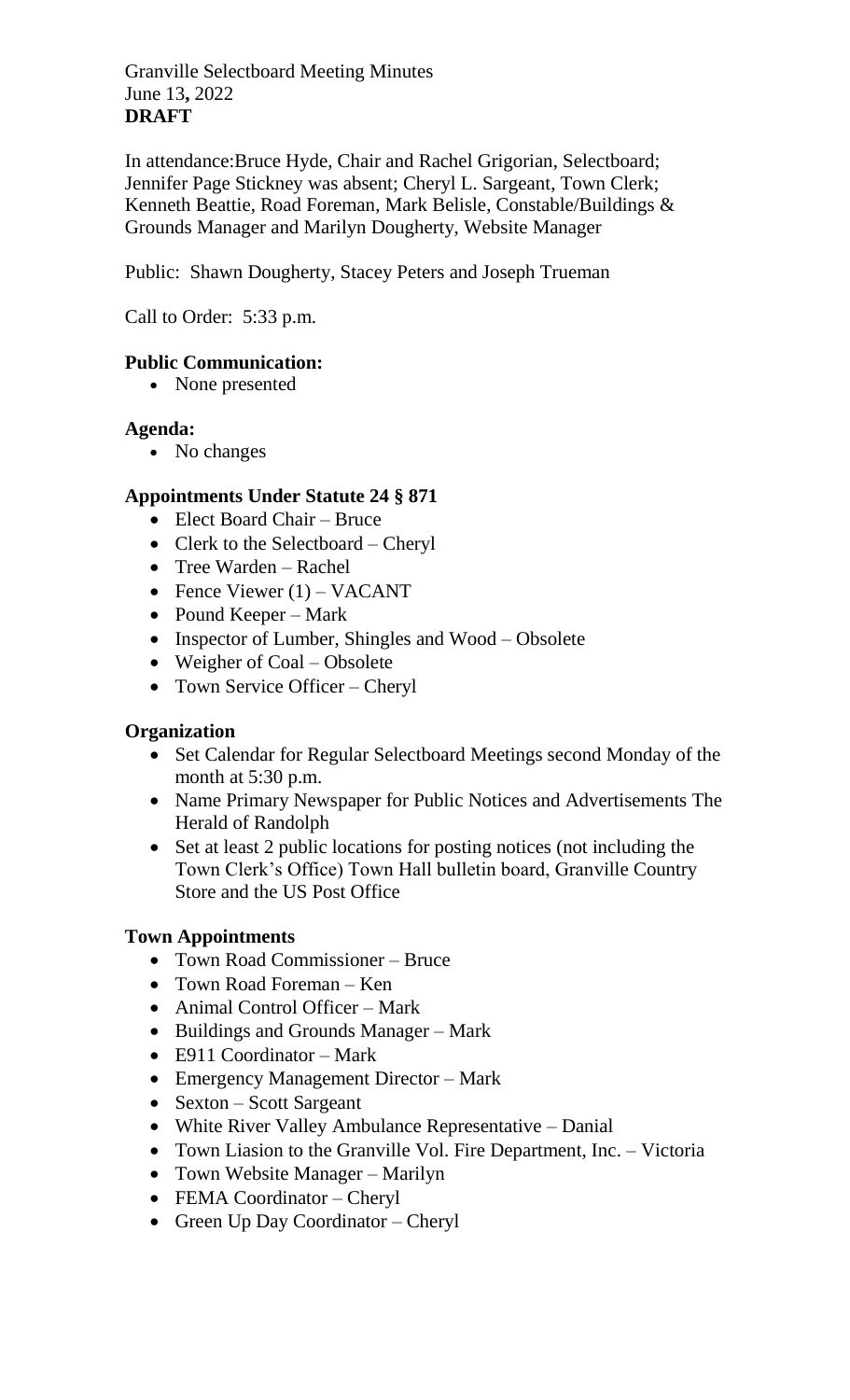Granville Selectboard Meeting Minutes June 13**,** 2022 Page 2 **DRAFT**

## **Boards and Commissions**

- Flood Plain Administrator (4 year term ending 2025) Bruce
- Planning Commissioners VACANT (2 current members)
- Conservation Commissioners VACANT Rachel to reach out to current members to inquire about continued membership
- ECFiber Representative Richard Poole Alternate Bruce
- Rachel made the motion to accept all nominations and Bruce seconded. All in favor.

#### **Financials:**

- Financials Bruce indicated that there was some confusion and that the Town would end the year \$22,000.00 under budget. Shawn asked about the Constable Salary and the voided check and no correction made to the table; will ask Nancy to look into. Short discussion over trucking costs and getting quotes in writing. Trucking #50225 was closed and moved to #502020 in 2021; Ken spent \$8,562 in May and \$2,500 was for prior work.
- Orders for Payment Axon taser annual fee; Mark questions and feels it should be paid in the next fiscal year. Cheryl to ask Nancy to look into further. Selectmen's Orders; Marriage and Dog Licenses; Highway Orders and Office Supplies – Bruce made the motion to pay them all and Rachel seconded. All in favor.

#### **Minutes:**

• May 9, 2022 – Rachel made the motion to approve the minutes as revised and Bruce seconded. All in favor.

#### **New Business:**

- Duck Crossing After a brief discussion it was advised to check with VTrans to see if they could install a Wildlife Corridor sign at either end of the Granville Gulf Reservation.
- 100 on 100 Town Hall Parking Lot Transition Cheryl indicated that the group asked permission to use the parking lot once again for this event and have provided their insurance certificate. The event will be held on August 13, 2022.
- Running Race Joe Trueman and Stacey Peters would like to find a course to hold a 10K running race off of VT Route 100. After discussion and suggestions Joe will look into further.
- Fuel Prices Cheryl has been calling around to different fuel dealers and furnace service companies and CV Oil Company would provide both. Bruce made the motion for Cheryl to switch and Rachel seconded. All in favor.
- ARPA Committee will discuss further at the July meeting and Cheryl, Mark and Bruce would like to be on the committee.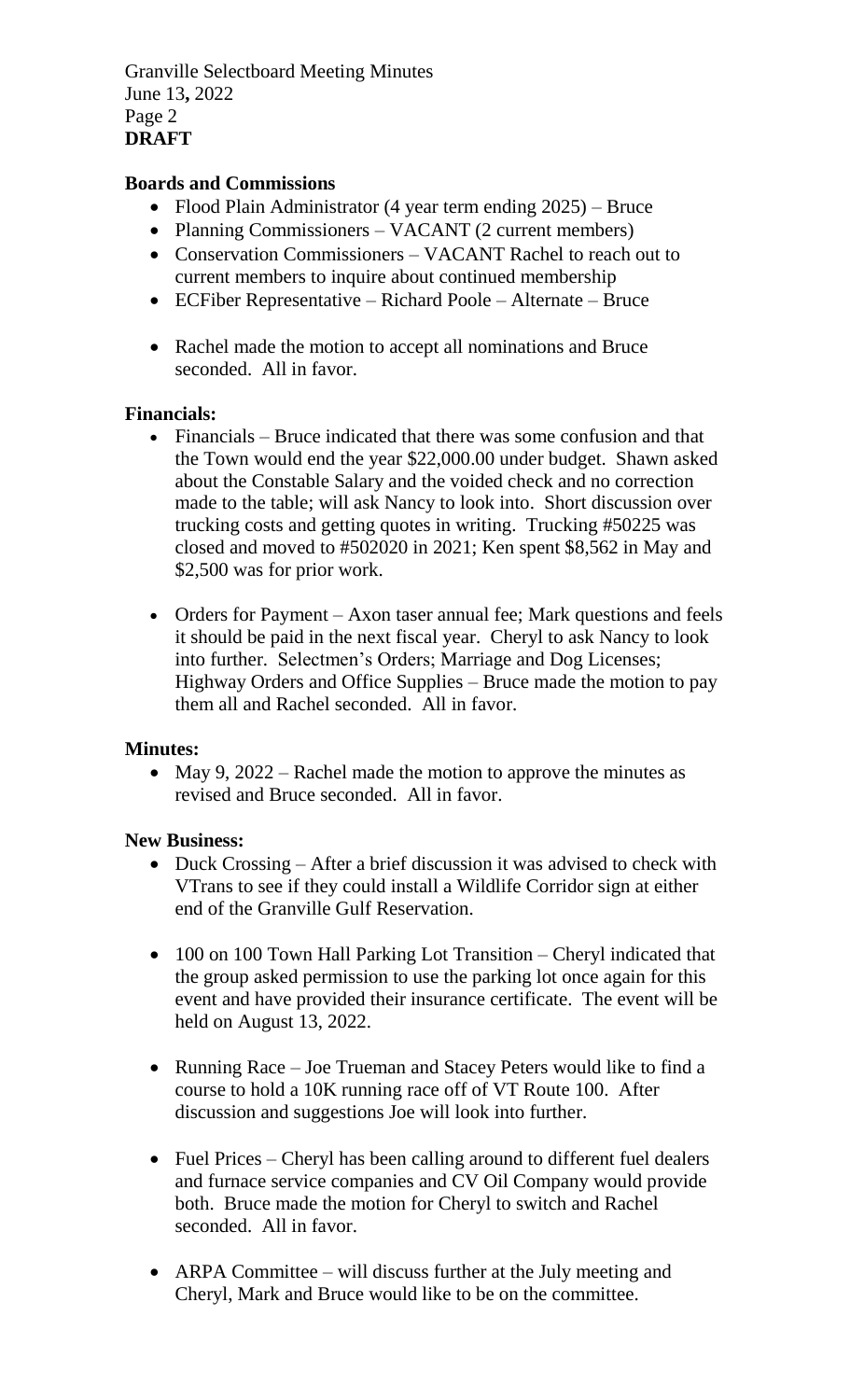Granville Selectboard Meeting Minutes June 13, 2022 Page 3 **DRAFT**

## **New Business (continued):**

- AT&T Historic Site Impact Statement Bruce indicated that the Department of Public Service will be holding a Public Hearing on June 20, 2022. The Town received a request to respond to the Historic Preservation consultant regarding impact on historic sites in Town. Bruce indicated that there was no impact and moved that he sign the letter on behalf of the Town and Rachel seconded. All in favor.
- Grand List Cheryl indicated that she was presented with the Abstract and that Grievance Hearings have been held. Rick Favor would be working on the final for tax billing to be done.

#### **Roads:**

- Grading/Pot Holes/Tree Trimming Around Signs Ken indicated that Maston Hill and Post Office Hill need to be done before the end of June. He would also like to grade West Hill to the US Forest Service gate.
- Pot Holes were filled in by residents living there so people would stop driving on their lawn.
- Tree Trimming Ken hired K.A. Bagley and Bruce asked for the 3 quotes and other information in writing. Cheryl requested contact information to send paperwork needed before he begins work. Ken has also been in contact with a Peter Perrin regarding trees and trimming at \$225.00/hour. Bruce and Ken to look into further and will discuss at the July meeting.
- Letter to the US Forest Service regarding damages caused by log trucks on West Hill over the last several years. Ken would like to have the grading, gravel and culverts reimbursed.
- Weight Limit Signs Bruce and Ken to remove them.
- Handley Road Grading Ken will be working in East Granville and would like to grade Handley Road while he is there this fall. Jennifer is supposed to look into the Winter Maintenance of Handley Road as well. Foreman Report – Ken indicated that there was more grading needed. He has trucks lined up for graveling and he called K.A. Bagley to see if he would be available to mow the roadsides and there are culverts to do.
- Winter Contract Cheryl indicated not returned yet. Discussed and approved as drafted; \$50,000.00 contract to Northeast Logging and Firewood LLC.
- VTrans Municipal Grant-in-Aid Application after discussion Rachel made the motion for Bruce to sign indicating no project yet and Bruce seconded. All in favor.